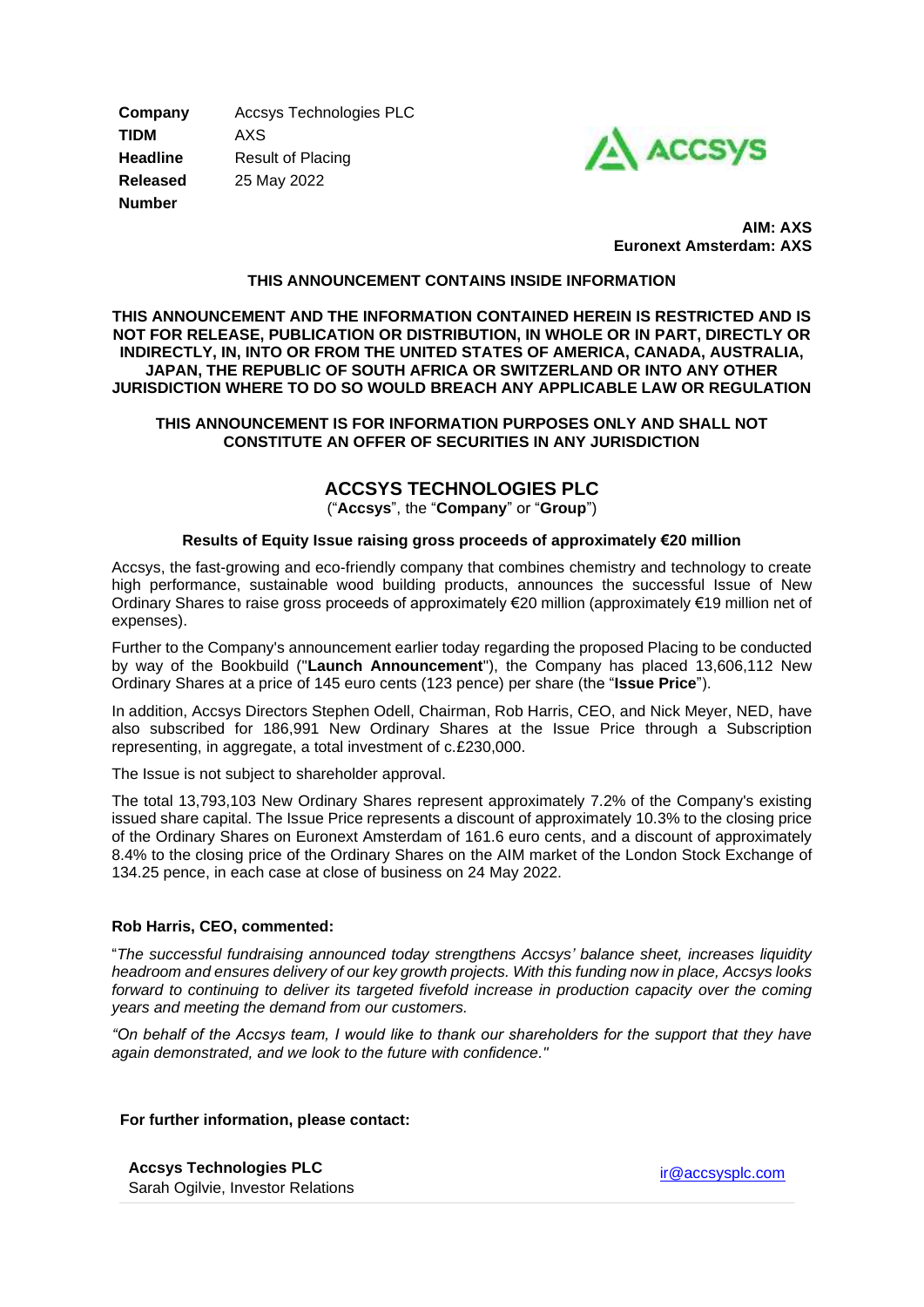| <b>Numis Securities (London)</b>                                                                      |                      |
|-------------------------------------------------------------------------------------------------------|----------------------|
| Nominated Adviser, Joint Bookrunner and Joint Broker<br>Oliver Hardy (NOMAD), Ben Stoop, Hannah Boros | +44 (0) 20 7260 1000 |
| Investec Bank plc (London)                                                                            |                      |
| Joint Bookrunner and Joint Broker<br>Carlton Nelson, Alex Wright, Harry Hargreaves                    | +44 (0) 20 7597 5970 |
| ABN AMRO (Amsterdam)                                                                                  |                      |
| Joint Bookrunner<br>Dennis van Helmond. Diederik Berend                                               | +31 20 344 2000      |
| <b>FTI Consulting (UK)</b><br>Matthew O'Keeffe, Alex Le May                                           | +44 (0) 20 3727 1340 |
|                                                                                                       |                      |

Capitalised terms used, and not defined elsewhere, in this announcement shall have the meaning given to them in the Launch Announcement, save where the context requires otherwise.

#### **Application for Admission and Total Voting Rights**

The Issue is conditional, inter alia, upon the Admission becoming effective. Application will be made for 13,793,103 New Ordinary Shares to be admitted to listing and trading on Euronext Amsterdam and to trading on AIM. It is expected that Admission will become effective and that dealings in the New Ordinary Shares will commence on Euronext Amsterdam and on AIM at 8:00 a.m. (BST) on 30 May 2022.

Following Admission, the Company's issued ordinary share capital will comprise 206,554,425 Ordinary Shares, each with voting rights. This figure of 206,554,425 may therefore be used by Shareholders as the denominator for the calculations by which they may determine if they are required to notify their interest in, or a change to their interest in, the Company's securities under the FCA's Disclosure Guidance and Transparency Rules.

#### **IMPORTANT NOTICES**

This announcement including its appendices (the "**Announcement**") and the information contained in it is not for publication, release, transmission distribution or forwarding, in whole or in part, directly or indirectly, in or into the United States, Australia, Canada, Japan, Switzerland or the Republic of South Africa or any other jurisdiction in which publication, release or distribution would be unlawful. This Announcement is for information purposes only and does not constitute an offer to sell or issue, or the solicitation of an offer to buy, acquire or subscribe for shares in the capital of the Company in the United States, Australia, Canada, Japan, Switzerland or the Republic of South Africa or any other state or jurisdiction. This Announcement has not been approved by the FCA, the London Stock Exchange or the AFM. Any failure to comply with the restrictions set out in this Announcement may constitute a violation of the securities laws of such jurisdictions.

The New Ordinary Shares have not been and will not be registered under the US Securities Act or under the securities law or with any securities regulatory authority of any state or other jurisdiction of the United States and may not be offered, sold, pledged, taken up, exercised, resold, renounced, transferred or delivered, directly or indirectly, in or into the United States absent registration under the US Securities Act, except pursuant to an exemption from, or in a transaction not subject to, the registration requirements of the US Securities Act and in compliance with any applicable securities laws of any state or other jurisdiction of the United States. The New Ordinary Shares are being offered and sold outside of the United States in offshore transactions in accordance with Regulation S under the US Securities Act. The New Ordinary Shares have not been approved, disapproved or recommended by the U.S. Securities and Exchange Commission, any state securities commission in the United States or any other U.S. regulatory authority, nor have any of the foregoing authorities passed upon or endorsed the merits of the offering of the New Ordinary Shares. Subject to certain exceptions, the securities referred to herein may not be offered or sold in the United States, Australia, Canada, Japan, Switzerland or the Republic of South Africa or to, or for the account or benefit of, any national, resident or citizen of the United States, Australia, Canada, Japan, Switzerland or the Republic of South Africa.

No public offering of securities is being made in the United States the United Kingdom or elsewhere.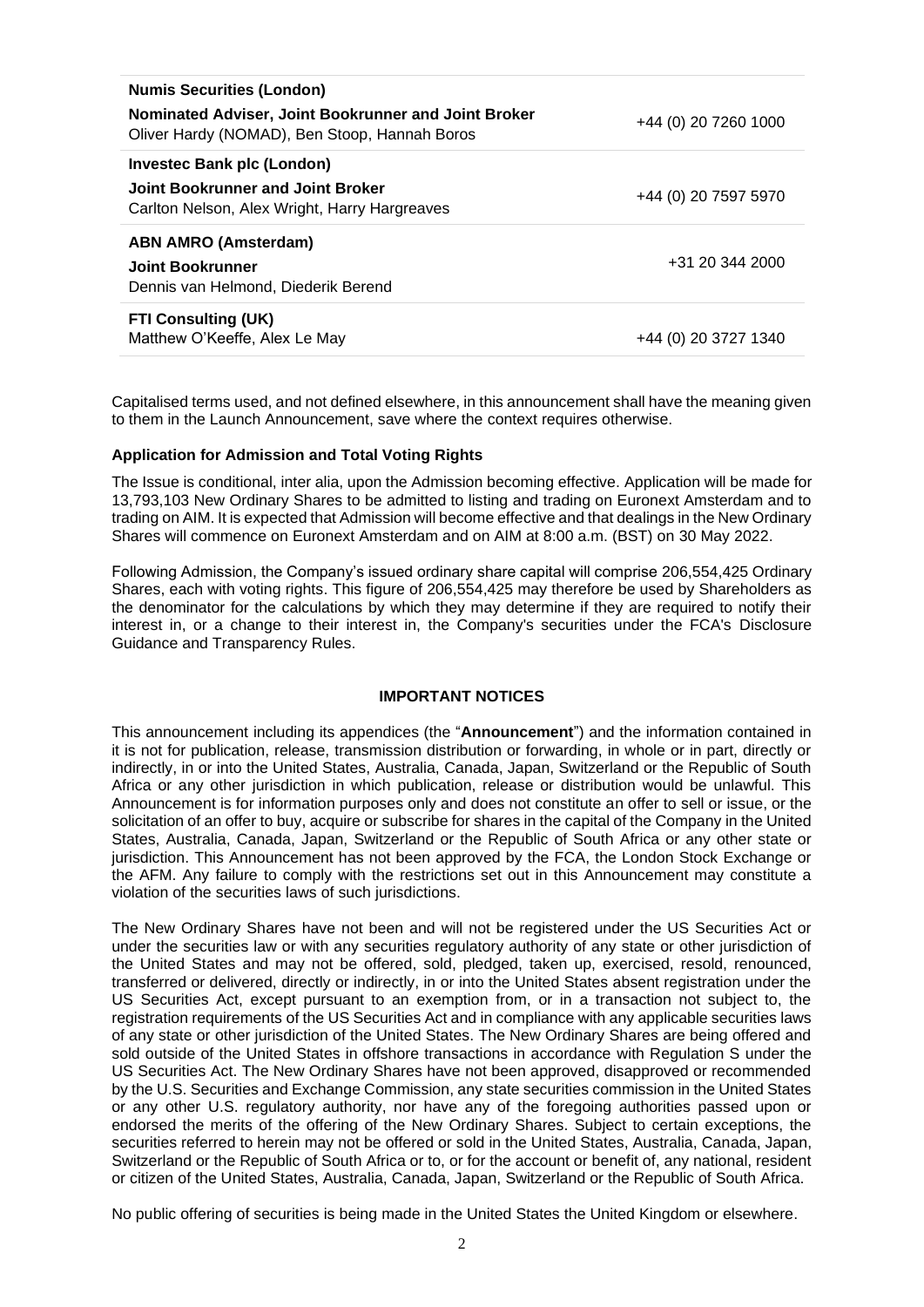All offers of the New Ordinary Shares will be made pursuant to an exemption under the EU Prospectus Regulation and the UK Prospectus Regulation (as applicable) from the requirement to produce a prospectus. This Announcement is being distributed to persons in the United Kingdom only in circumstances in which section 21(1) of FSMA does not apply.

No prospectus will be made available in connection with the Placing and no such prospectus is required (in accordance with the EU Prospectus Regulation or the UK Prospectus Regulation) to be published. This Announcement and the terms and conditions set out herein are for information purposes only. The Placing is directed only at persons who are: (a) if in a member state of the European Economic Area, persons who are qualified investors within the meaning of article 2(e) of the EU Prospectus Regulation; (b) if in the United Kingdom, persons who (i) are "investment professionals" specified in article 19(5) of the Financial Services and Markets Act 2000 (Financial Promotion) Order 2005 (the "**Order**") and/or (ii) fall within article 49(2)(a) to (d) of the Order (and only where the conditions contained in those articles have been, or will at the relevant time be, satisfied), and, in each case, who also are qualified investors within the meaning of article 2 of the UK Prospectus Regulation; or (c) persons to whom it may otherwise be lawfully communicated (all such persons together being referred to as "**Relevant Persons**").

This Announcement and the terms and conditions set out herein must not be acted on or relied on by persons who are not Relevant Persons. Persons distributing this Announcement must satisfy themselves that it is lawful to do so. Any investment or investment activity to which this Announcement and the terms and conditions set out herein relates is available only to Relevant Persons and will be engaged in only with Relevant Persons. This Announcement does not itself constitute an offer for sale or subscription of any securities in Accsys.

The contents of this Announcement are not to be construed as legal, business, financial or tax advice. Each investor or prospective investor should consult his, her or its own legal adviser, business adviser, financial adviser or tax adviser for legal, financial, business or tax advice. The contents of this Announcement have not been reviewed by any regulatory authority in the United Kingdom or elsewhere. Each Shareholder or prospective Shareholder is advised to exercise caution in relation to the Issue.

This Announcement has been issued by, and is the sole responsibility of, the Company. No representation or warranty, express or implied, is or will be made as to, or in relation to, and no responsibility or liability is or will be accepted by any of the Joint Bookrunners, or by any of their respective partners, directors, officers, employees, advisers, consultants, affiliates or agents as to or in relation to, the accuracy, fairness or completeness of this Announcement or any other written or oral information made available to or publicly available to any interested party or its advisers, and any liability therefore is expressly disclaimed.

Neither the content of the Company's website nor any website accessible by hyperlinks on the Company's website is incorporated in, or forms part of, this Announcement.

#### **Notice to all investors**

Numis is authorised and regulated in the United Kingdom by the FCA. Investec is authorised by the Prudential Regulation Authority (the "**PRA**") and regulated in the United Kingdom by the PRA and the FCA. Investec Europe Limited (trading as Investec Europe), acting on behalf of Investec Bank plc in certain jurisdictions in the EEA, is regulated in Ireland by the Central Bank of Ireland. Numis, Investec and ABN AMRO are acting for Accsys and are acting for no one else in connection with the Issue and will not regard any other person (whether or not a recipient of this Announcement) as a client in relation to the Issue and will not be responsible to anyone other than Accsys for providing the protections afforded to their respective clients, nor for providing advice in connection with the Issue or any other matter, transaction or arrangement referred to herein.

Numis' responsibilities as the Company's nominated adviser under the AIM Rules for Nominated Advisers are owed solely to the London Stock Exchange and are not owed to the Company or to any Director or to any other person.

None of the information in this Announcement has been independently verified by any of the Joint Bookrunners or any of their respective partners, directors, officers, employees, advisers, consultants, agents or affiliates. Apart from the responsibilities and liabilities, if any, which may be imposed upon the Joint Bookrunners by FSMA, none of the Joint Bookrunners nor any of their subsidiary undertakings, affiliates or any of their directors, officers, employees, consultants, advisers or agents accept any responsibility or liability whatsoever (whether arising in tort, contract or otherwise) for the contents of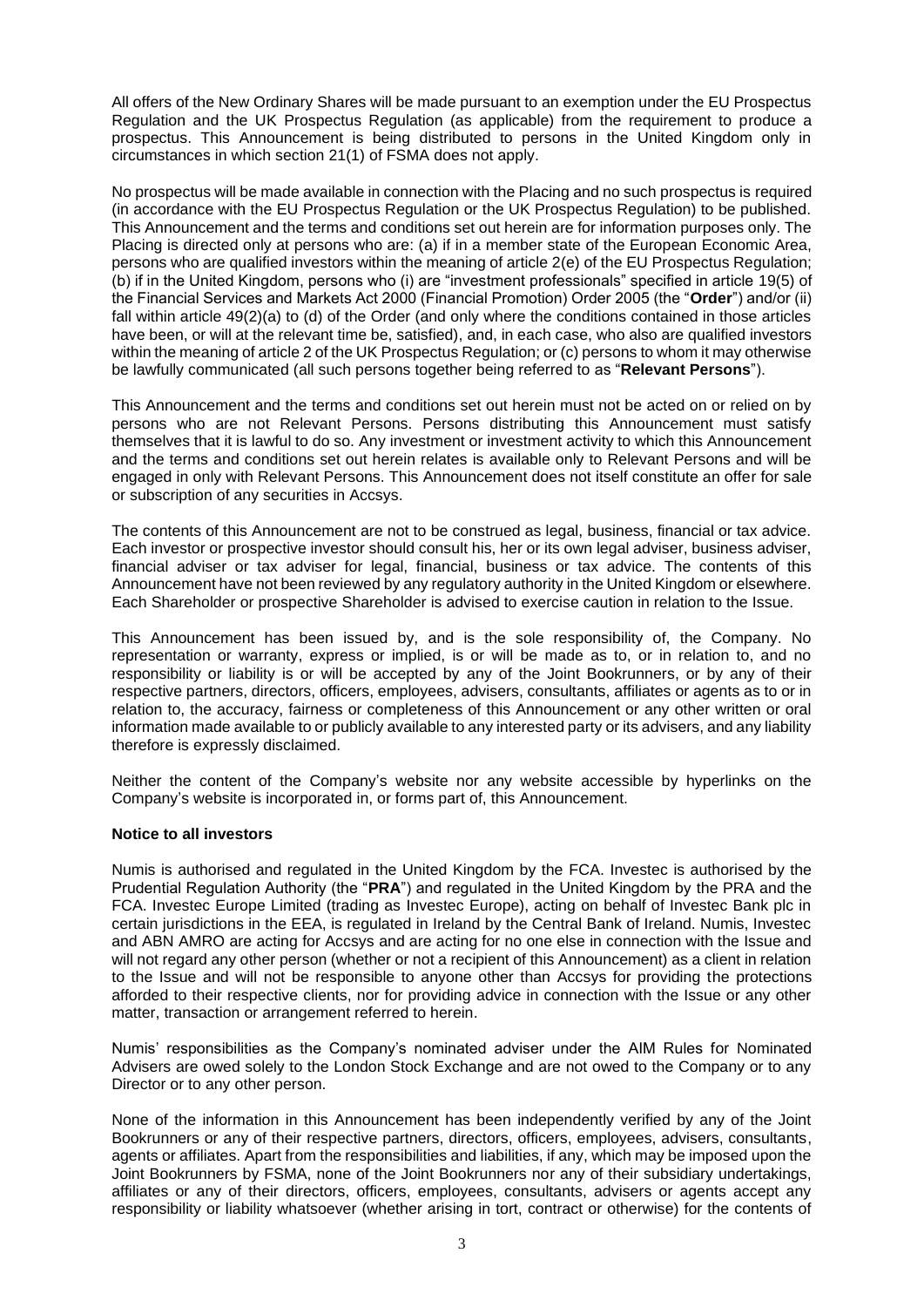the information contained in this Announcement (including, but not limited to, any errors, omissions or inaccuracies in the information or any opinions) or for any other statement made or purported to be made by or on behalf of any of the Joint Bookrunners or any of their respective partners, directors, officers, employees, advisers, consultants, agents or affiliates in connection with Accsys or the New Ordinary Shares or the Issue and nothing in this Announcement is, or shall be relied upon as, a promise or representation in this respect, whether as to the past or future. The Joint Bookrunners accept no liability or responsibility for any loss, costs or damage suffered or incurred howsoever arising, directly or indirectly, from any use of this Announcement or its content or otherwise in connection therewith or any acts or omissions by the Company. Each of the Joint Bookrunners and their subsidiary undertakings, affiliates or any of their directors, officers, employees, advisers and agents accordingly disclaims to the fullest extent permitted by law all and any responsibility and liability whether arising in tort, contract or otherwise (save as referred to above) which it might otherwise have in respect of this Announcement or any such statement and no representation, warranty, express or implied, is made by any of the Joint Bookrunners or any of their respective partners, directors, officers, employees, advisers, consultants, agents or affiliates as to the accuracy, fairness, completeness or sufficiency of the information contained in this Announcement.

In connection with the Issue, the Joint Bookrunners and any of their affiliates, acting as investors for their own accounts, may subscribe for or purchase New Ordinary Shares as a principal position and in that capacity may retain, purchase, sell, offer to sell or otherwise deal for their own accounts in such New Ordinary Shares and other securities of the Company or related investments in connection with the Issue or otherwise. Accordingly, references to the New Ordinary Shares being offered, subscribed, acquired, placed or otherwise dealt in should be read as including any offer to, or subscription, acquisition, placing or dealing by the Joint Bookrunners and any of their affiliates acting as investors for their own accounts. In addition, the Joint Bookrunners or their affiliates may enter into financing arrangements and swaps in connection with which they or their affiliates may from time to time acquire, hold or dispose of New Ordinary Shares. The Joint Bookrunners have no intention to disclose the extent of any such investment or transactions otherwise than in accordance with any legal or regulatory obligations to do so.

## **Cautionary statement regarding forward-looking statements**

This Announcement contains certain "forward-looking statements". Words such as "believes", "anticipates", "estimates", "expects", "intends", "aims", "potential", "will", "would", "could", "considered", "likely", "estimate" and variations of these words and similar future or conditional expressions are intended to identify forward-looking statements but are not the exclusive means of identifying such statements. All statements other than statements of historical fact included in this Announcement are forward-looking statements. Forward-looking statements appear in a number of places throughout this Announcement and include statements regarding the Directors' or the Company's intentions, beliefs or current expectations concerning, among other things, operating results, financial condition, prospects, growth, expansion plans, strategies, the industry in which the Group operates and the general economic outlook.

By their nature, forward-looking statements involve risk and uncertainty because they relate to events and depend upon circumstances that may or may not occur in the future and are therefore based on current beliefs and expectations about future events. Forward-looking statements are not guarantees of future performance. Investors are therefore cautioned that a number of important factors could cause actual results or outcomes to differ materially from those expressed in any forward-looking statements.

Neither the Company, nor any member of the Group, nor any of the Joint Bookrunners undertakes any obligation to update or revise any of the forward-looking statements, whether as a result of new information, future events or otherwise, save in respect of any requirement under applicable law or regulation (including, without limitation, FSMA, the AIM Rules for Companies, UK MAR, the Dutch Financial Supervision Act and EU MAR).

## **Information to Distributors**

## **EU Product Governance Requirements**

Solely for the purposes of the product governance requirements contained within: (a) EU Directive 2014/65/EU on markets in financial instruments, as amended ("**MiFID II**"); (b) Articles 9 and 10 of Commission Delegated Directive (EU) 2017/593 supplementing MiFID II; and (c) local implementing measures (together, the "**MiFID II Product Governance Requirements**"), and disclaiming all and any liability, whether arising in tort, contract or otherwise, which any "manufacturer" (for the purposes of the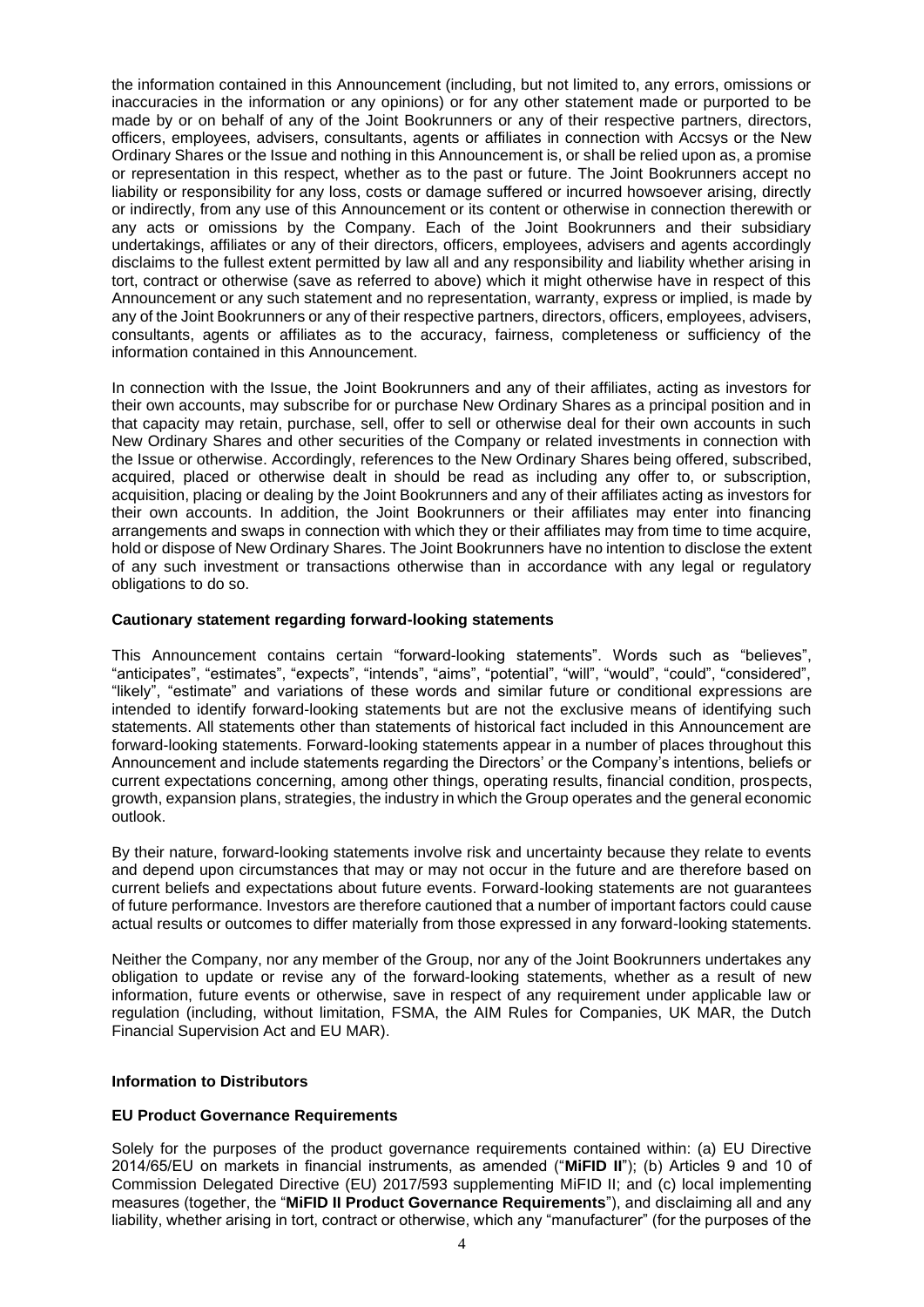MiFID II Product Governance Requirements) may otherwise have with respect thereto, the New Ordinary Shares have been subject to a product approval process, which has determined that the New Ordinary Shares are: (i) compatible with an end target market of retail investors and investors who meet the criteria of professional clients and eligible counterparties, each as defined in MiFID II; and (ii) eligible for distribution through all distribution channels as are permitted by MiFID II (the "**Target Market Assessment**"). Notwithstanding the Target Market Assessment, distributors should note that: the price of the New Ordinary Shares may decline and investors could lose all or part of their investment; the New Ordinary Shares offer no guaranteed income and no capital protection; and an investment in the New Ordinary Shares is compatible only with investors who do not need a guaranteed income or capital protection, who (either alone or in conjunction with an appropriate financial or other adviser) are capable of evaluating the merits and risks of such an investment and who have sufficient resources to be able to bear any losses that may result therefrom. The Target Market Assessment is without prejudice to the requirements of any contractual, legal or regulatory selling restrictions in relation to the Issue. Furthermore, it is noted that, notwithstanding the Target Market Assessment, the Joint Bookrunners will only procure investors who meet the criteria of professional clients and eligible counterparties.

For the avoidance of doubt, the Target Market Assessment does not constitute: (a) an assessment of suitability or appropriateness for the purposes of MiFID II; or (b) a recommendation to any investor or group of investors to invest in, or purchase, or take any other action whatsoever with respect to the New Ordinary Shares.

Each distributor is responsible for undertaking its own target market assessment in respect of the New Ordinary Shares and determining appropriate distribution channels.

### **UK Product Governance Requirements**

Solely for the purposes of the product governance requirements contained within the FCA Handbook Product Intervention and Product Governance Sourcebook (the "**UK Product Governance Rules**"), and disclaiming all and any liability, whether arising in tort, contract or otherwise, which any 'manufacturer' (for the purposes of the UK Product Governance Rules) may otherwise have with respect thereto, the New Ordinary Shares have been subject to a product approval process, which has determined that such New Ordinary Shares are: (i) compatible with an end target market of: (a) investors who meet the criteria of professional clients as defined in point (8) of Article 2(1) of Regulation (EU) No 600/2014 as it forms part of domestic UK law by virtue of the European Union (Withdrawal) Act 2018 and the European Union (Withdrawal Agreement) Act 2020; (b) eligible counterparties, as defined in the FCA Handbook Conduct of Business Sourcebook ("**COBS**"); and (c) retail clients who do not meet the definition of professional client under (b) or eligible counterparty per (c); and (ii) eligible for distribution through all distribution channels as are permitted by Directive 2014/65/EU (the "**UK target market assessment**"). Notwithstanding the UK target market assessment, distributors should note that: the price of the New Ordinary Shares may decline and investors could lose all or part of their investment; the New Ordinary Shares offer no guaranteed income and no capital protection; and an investment in the New Ordinary Shares is compatible only with investors who do not need a guaranteed income or capital protection, who (either alone or in conjunction with an appropriate financial or other adviser) are capable of evaluating the merits and risks of such an investment and who have sufficient resources to be able to bear any losses that may result therefrom. The UK target market assessment is without prejudice to the requirements of any contractual, legal or regulatory selling restrictions in relation to the Placing. Furthermore, it is noted that, notwithstanding the UK target market assessment, the Joint Bookrunners will only procure investors who meet the criteria of professional clients and eligible counterparties. For the avoidance of doubt, the UK target market assessment does not constitute: (a) an assessment of suitability or appropriateness for the purposes of COBS 9A and COBS 10A, respectively; or (b) a recommendation to any investor or group of investors to invest in, or purchase or take any other action whatsoever with respect to the New Ordinary Shares.

Each distributor is responsible for undertaking its own UK target market assessment in respect of the New Ordinary Shares and determining appropriate distribution channels.

#### **Market Abuse Regulation**

This Announcement contains inside information for the purposes of EU MAR and UK MAR (together, "**MAR**"). In addition, market soundings (as defined in MAR) were taken in respect of the matters contained in this Announcement, with the result that certain persons became aware of such inside information as permitted by MAR. That inside information is set out in this Announcement and has been disclosed as soon as possible in accordance with paragraph 7 of article 17 of both EU MAR and UK MAR. Upon the publication of this Announcement, the inside information is now considered to be in the